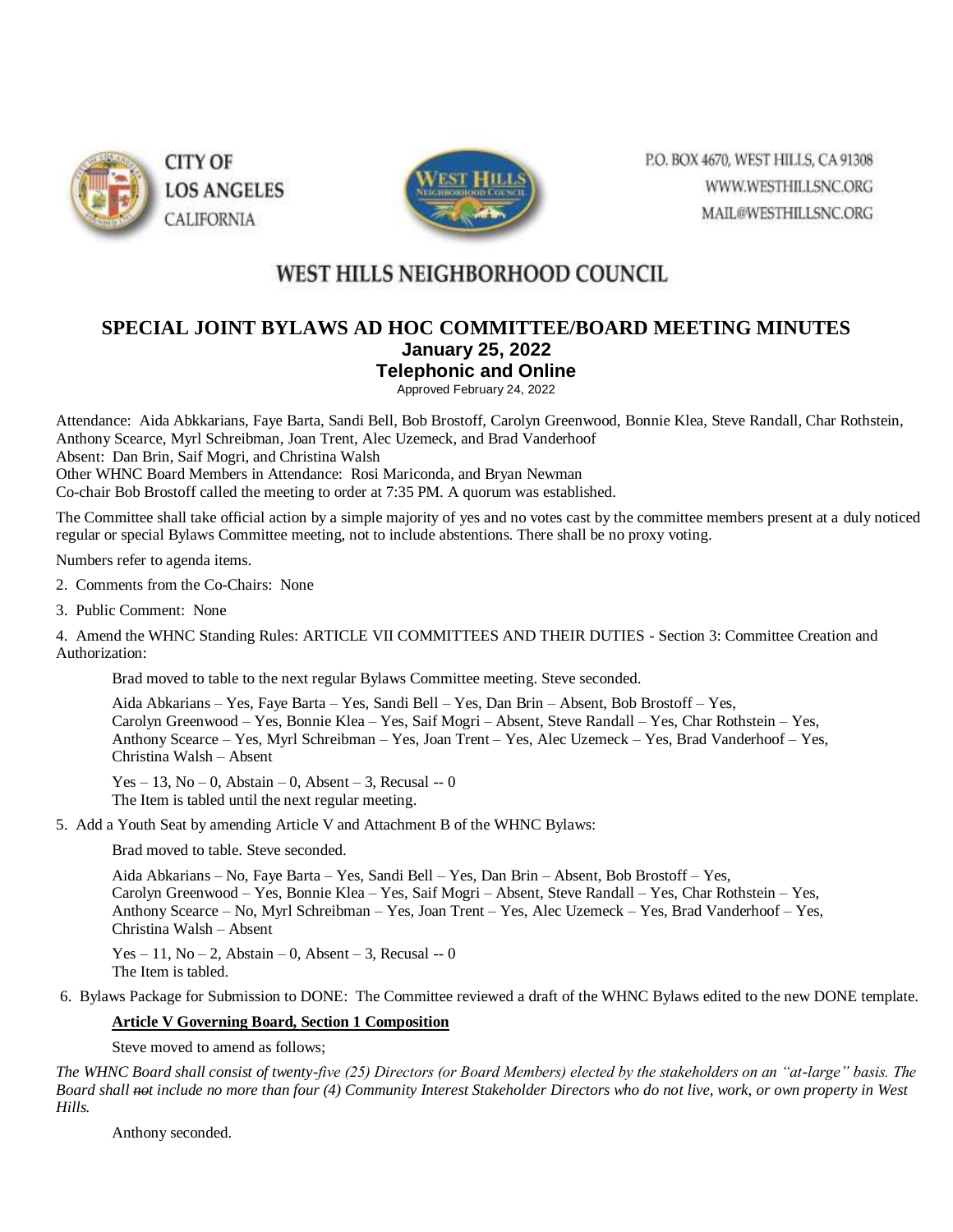Aida Abkarians – Yes, Faye Barta – Yes, Sandi Bell – No, Dan Brin – Absent, Bob Brostoff – Yes, Carolyn Greenwood – No, Bonnie Klea – Yes, Saif Mogri – Absent, Steve Randall – Yes, Char Rothstein – Yes, Anthony Scearce – Yes, Myrl Schreibman – No, Joan Trent – Yes, Alec Uzemeck – Yes, Brad Vanderhoof – Yes, Christina Walsh – Absent

Yes – 10, No – 3, Abstain – 0, Absent – 3, Recusal – 0 The amendment passes.

Char moved to change the number of Community Interest Stakeholders from four (4) to three (3). Joan seconded.

Aida Abkarians – Yes, Faye Barta – Yes, Sandi Bell – No, Dan Brin – Absent, Bob Brostoff – Yes, Carolyn Greenwood – No, Bonnie Klea – Yes, Saif Mogri – Absent, Steve Randall – No, Char Rothstein – Yes, Anthony Scearce – Yes, Myrl Schreibman – Yes, Joan Trent – Yes, Alec Uzemeck – Yes, Brad Vanderhoof – No, Christina Walsh – Absent

 $Yes - 9, No - 4, Abstain - 0, Absent - 3, Recusal - 0$ The amendment passes.

Myrl moved to approve the DONE recommendation;

*When a Board Member ceases to maintain their stakeholder status pursuant to these Bylaws, their position shall be deemed vacant.*

Char seconded.

Aida Abkarians – Yes, Faye Barta – Yes, Sandi Bell – No, Dan Brin – Absent, Bob Brostoff – Yes, Carolyn Greenwood – No, Bonnie Klea – Yes, Saif Mogri – Absent, Steve Randall – Yes, Char Rothstein – Yes, Anthony Scearce – No, Myrl Schreibman – No, Joan Trent – Yes, Alec Uzemeck – Yes, Brad Vanderhoof – Yes, Christina Walsh – Absent

 $Yes - 10$ ,  $No - 3$ , Abstain – 0, Absent – 3, Recusal – 0 The amendment passes.

Bob moved to approve the DONE recommendation.

*If the Stakeholder status of a Board Member is in question, then the Department will verify status using the Department's procedure, at the request of the Board.*

Carolyn seconded.

Aida Abkarians – No, Faye Barta – Yes, Sandi Bell – No, Dan Brin – Absent, Bob Brostoff – Yes, Carolyn Greenwood – No, Bonnie Klea – Yes, Saif Mogri – Absent, Steve Randall – No, Char Rothstein – No, Anthony Scearce – Yes, Myrl Schreibman – No, Joan Trent – No, Alec Uzemeck – No, Brad Vanderhoof – Yes, Christina Walsh – Absent

 $Yes - 5$ ,  $No - 8$ , Abstain – 0, Absent – 3, Recusal – 0 The amendment fails

#### **Article V Governing Board, Section 10 Resignation**

Steve moved to reject the DONE recommendation.

*Board Member resignation must be submitted in writing to an executive officer and should include the secretary. The position shall then be deemed vacant. Any member of the Board who ceases to be a Stakeholder is required to submit their resignation to an executive officer and should include the secretary. If the Stakeholder status of a Board Member is challenged, then the Department will contact the board member, verify the Stakeholder status using its procedure.*

Joan seconded.

Aida Abkarians – Yes, Faye Barta – Yes, Sandi Bell – Yes, Dan Brin – Absent, Bob Brostoff – Yes, Carolyn Greenwood – Yes, Bonnie Klea – Yes, Saif Mogri – Absent, Steve Randall – Yes, Char Rothstein – No, Anthony Scearce – Yes, Myrl Schreibman – Yes, Joan Trent – No, Alec Uzemeck – Yes, Brad Vanderhoof – Yes, Christina Walsh – Absent

 $Yes - 13$ ,  $No - 0$ , Abstain – 0, Absent – 3, Recusal – 0 The DONE recommendation will not be included in the Bylaws amendments.

## **Article V Governing Board, Section 11 Community Outreach**

Faye moved to reject the DONE recommendation.